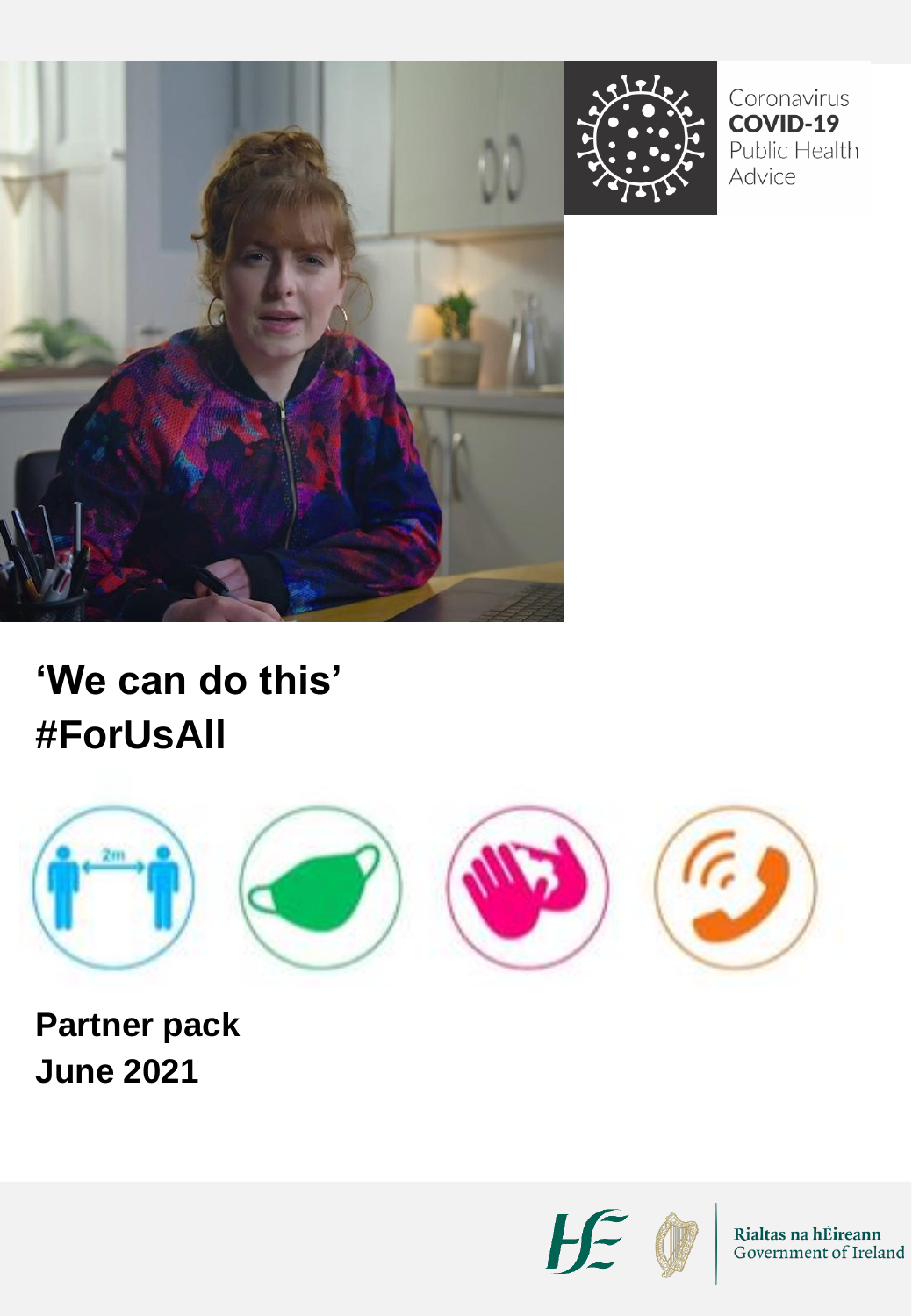# **We can do this**

### **June 2021**

The COVID-19 vaccine programme is well underway and vaccines are helping to protect us from COVID-19.

However, the virus is still with us. It is still spreading, infecting unvaccinated people and causing illness. For now, we all need to keep taking steps to protect ourselves and those around us.



'We can do this' first launched in March 2021. It encourages us to continue to keep our distance, wear face coverings, keep our hands clean and get a COVID-19 test as soon as we notice any symptoms.

This new 'We can do this' campaign is more hopeful and upbeat, reflecting the mood of a nation that is getting back to friends and family and enjoying the benefits of our collective efforts to slow the spread of the virus.

Because we can do this, for our friends, our families, our communities - #ForUsAll.

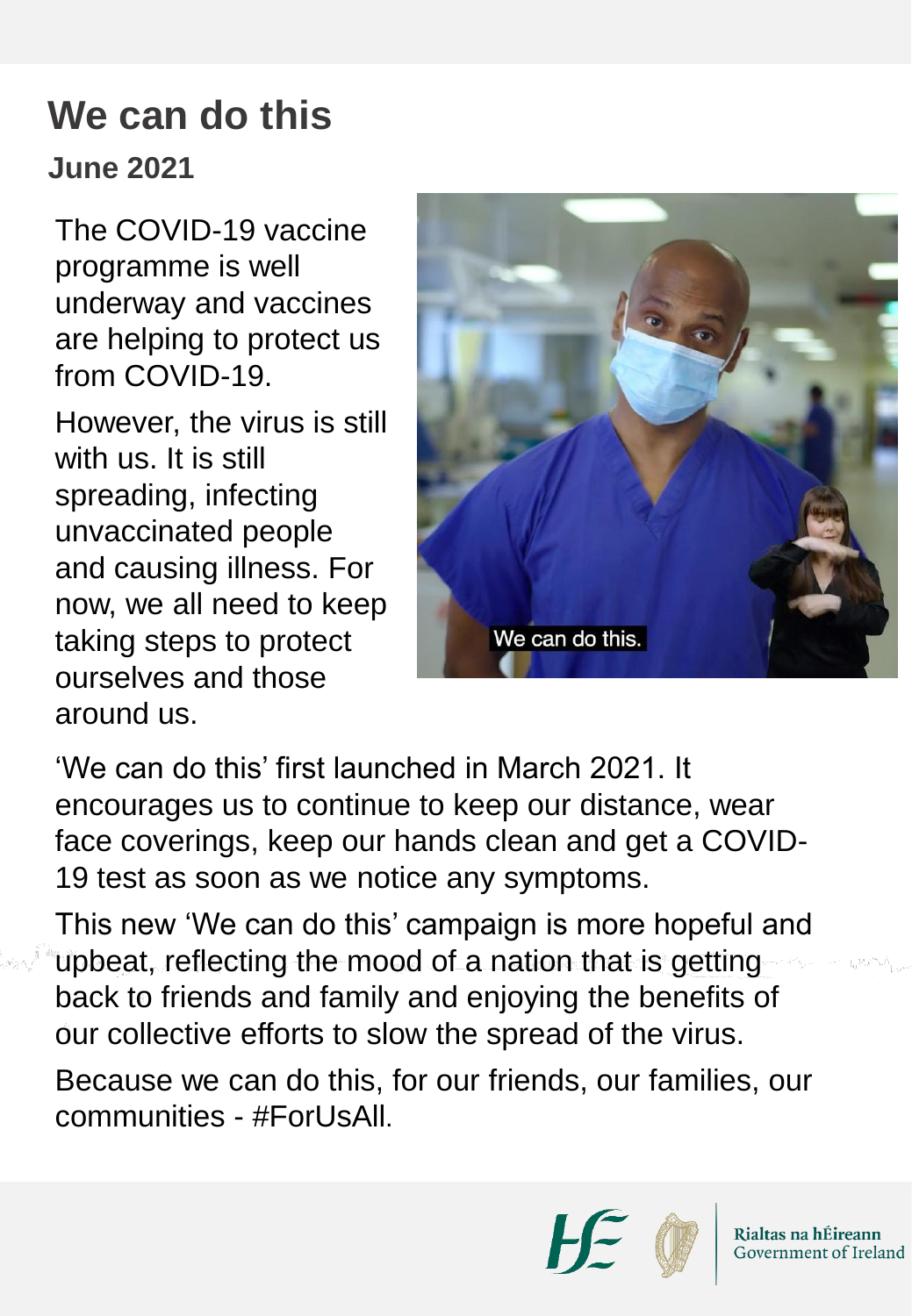# **Campaign assets**

TV, video on demand and radio will run for a two week burst starting on 23 June and then again from 12-26 July.

You can view and share the 30 second TV ad at this link: <https://youtu.be/iU5EgeM5g2U>



A 15 second cutdown is available to view and share at this link <https://youtu.be/wd43dcYoxmY>



You can listen to the radio ad [here](https://soundcloud.com/hseireland/hse-we-can-do-this-20sec-radio-16-06-21)

We have ongoing digital and social media promotion of the campaign messages.



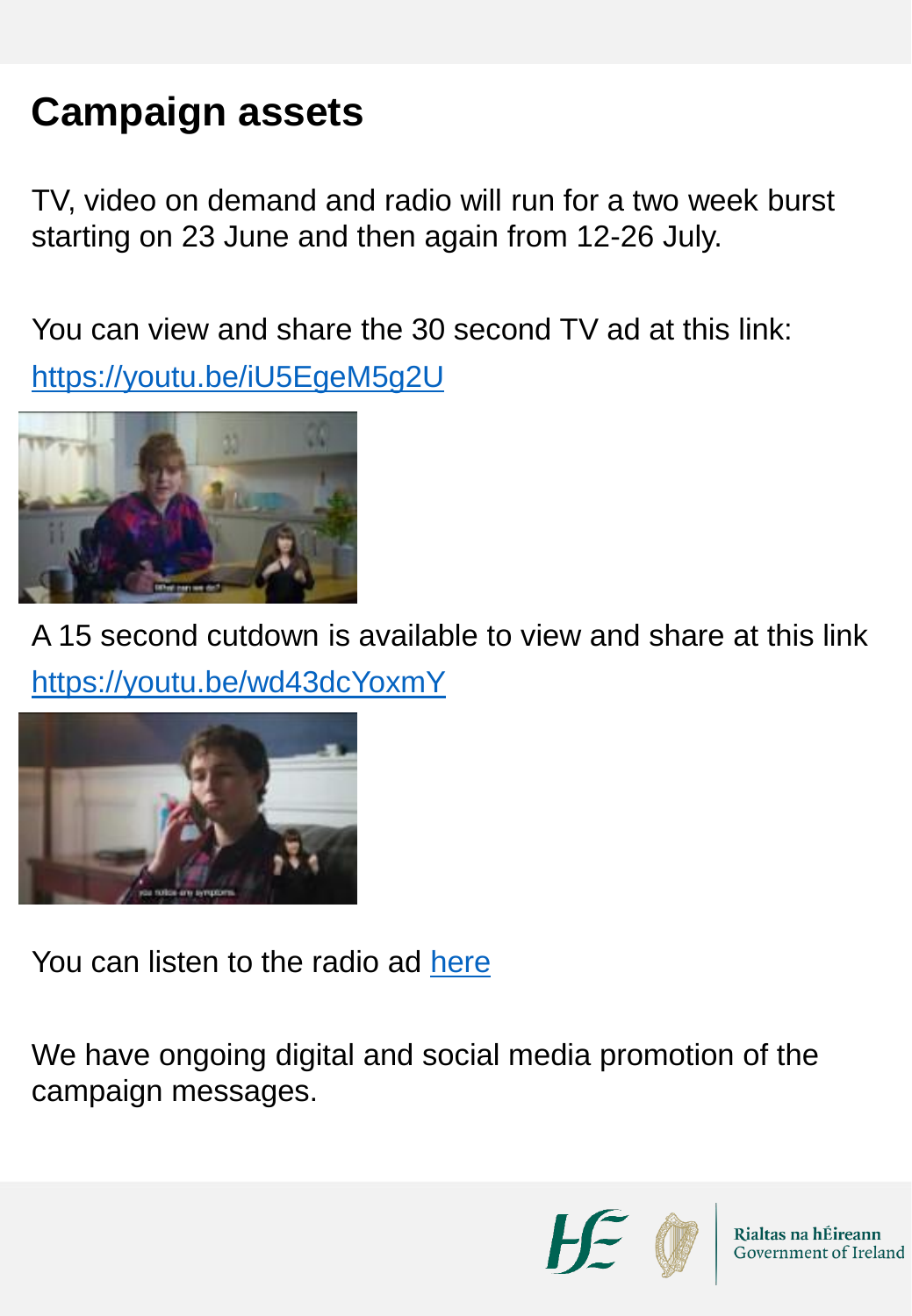### **How you can help**

#### **Share the campaign assets**

Share the TV ad and social media images with your own message or post it to your social media channels using #ForUsAll #StaySafe and tagging @HSELive

**Facebook Page:** [facebook.com/HSElive](https://www.facebook.com/HSElive/) **Instagram:** [instagram.com/irishhealthservice](https://www.instagram.com/irishhealthservice) **Hashtags**: #ForUsAll #StaySafe **Twitter handle**: @HSELive

### **Sample social media messages**

- COVID-19 can still spread and infect unvaccinated people. We need to keep protecting each other. We can do this #ForUsAll #StaySafe
- As we see our friends and family more, it's important to keep doing the things which keep us safe. Wear a face covering, get a COVID-19 test as soon as you notice any symptoms, keep your hands clean and keep your distance. We can do this #ForUsAll #StaySafe
- Vaccines are making a big difference but COVID-19 can still spread and infect people who aren't vaccinated. #StaySafe #Forl IsAll

 $H$